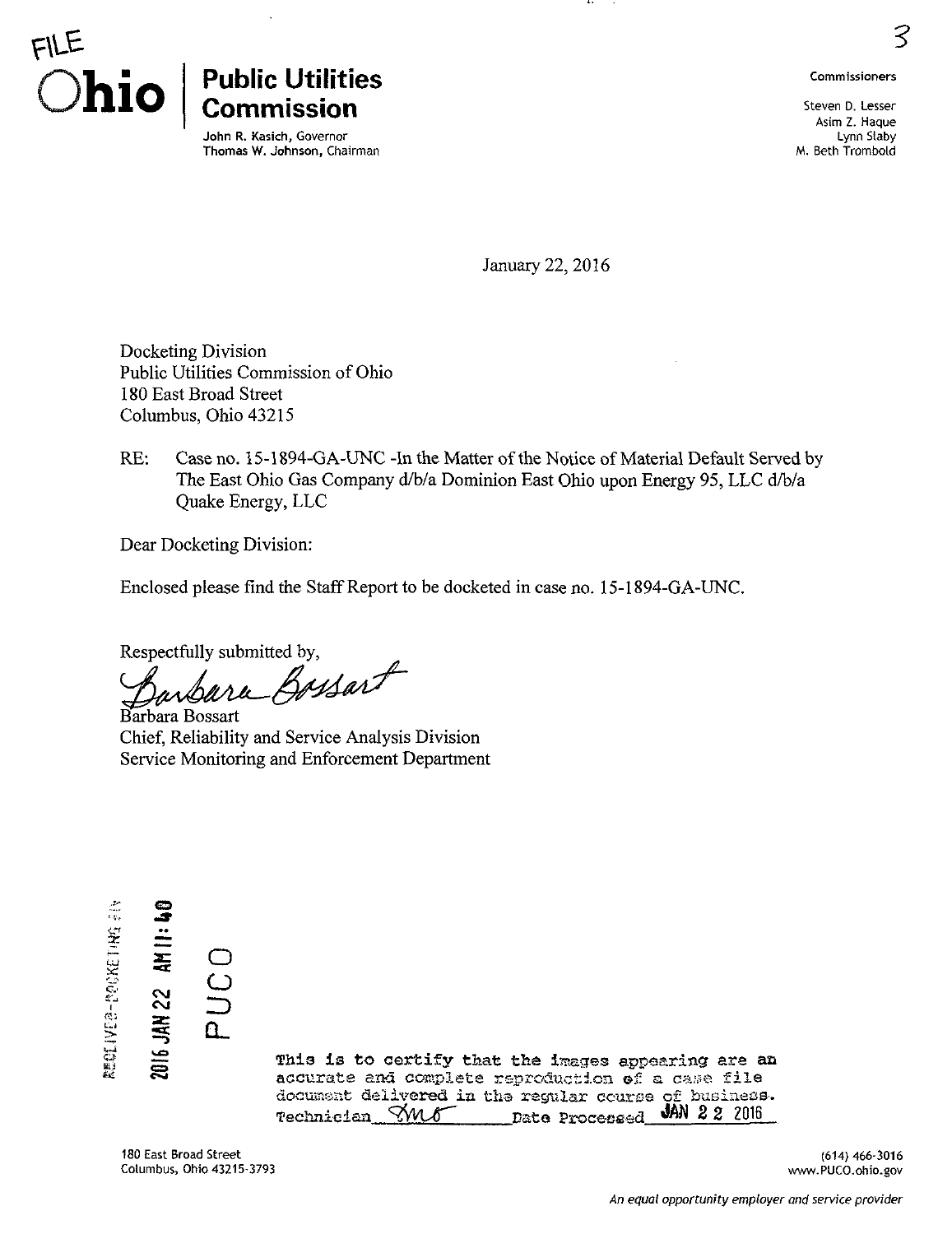## In the Matter of the Notice of Material Default Case No. 15-1894-GA-UNC Staff Comments

## Introduction

The following Staff comments are only to address the proposal by East Ohio Gas Company d/b/a Dominion East Ohio (DEO) that a collaborative process involving the Commission Staff and other interested parties be developed to identify the specific, reasonable, and measurable steps to cure the claimed violations listed by DEO.

## Staff Comments

On November 9, 2016, DEO filed a Notice of Material Default upon Energy 95, LLC d/b/a Quake Energy, LLC (Quake) in Case No. 15-1894-GA-UNC. DEO filed the notice pursuant to Ohio Administrative Code 4901:1-27-13 (F) (1), which states, "In the event of a material default, as defined by a natural gas company's tariff or by an agreement between the natural gas company and the retail natural gas supplier.... [t]he natural gas company shall serve a written notice of such default in reasonable detail and with a proposed remedy to the retail natural gas supplier.. ..and the commission."

DEO states in its filing that certified Retail Natural Gas Suppliers (CRNGS) participating in DEO's Energy Choice program must execute Energy Choice Pooling Service (ECPS) Service Agreements with DEO, and these agreements impose "Supplier Standards of Conduct." DEO's filing provides an outline of Quake's violation of the agreement, which constituted the material default.

The filing also provides a proposed remedy that will allow Quake to continue to participate in DEO's Energy Choice Program. DEO proposes that Quake voluntarily participates in a collaborative process involving the Commission Staff and other interested parties to identify the specific, reasonable, and measurable steps to cure the claimed violations listed by DEO and avoid the repetition of further complaints.

Quake responded to DEO's Notice of Material Default on November 16, 2015. In its response. Quake stated that it "has no objection to the relief requested by DEO, insofar as the commission staff shall also participated in the requested collaborative process."

 $\ddot{\phantom{a}}$